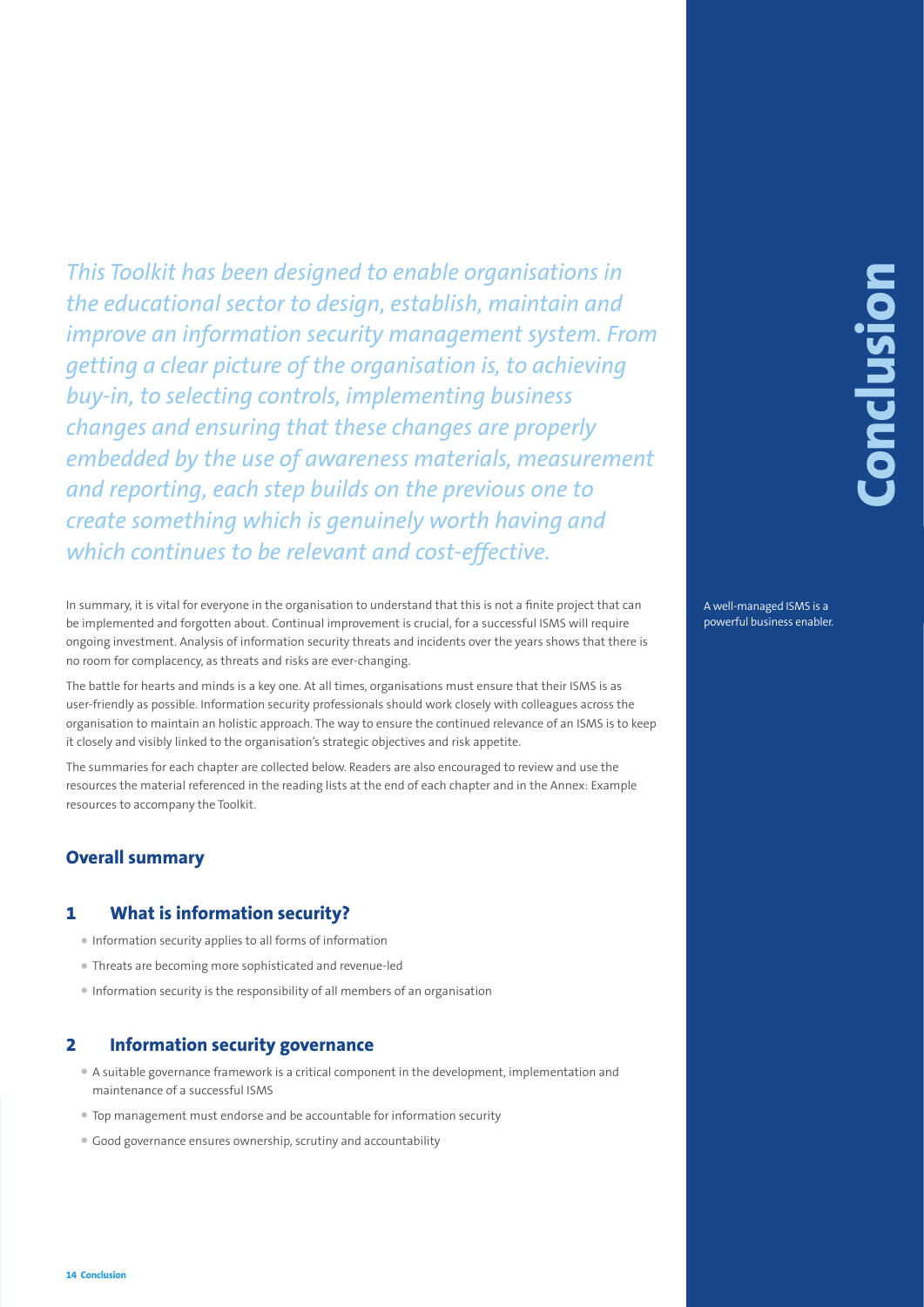## **3 Drivers**

- Drivers can operate at a very high level (e.g. organisational reputation), or be very granular in their level of detail (e.g. researcher reputation)
- Drivers can be internal (e.g. responsibility to students and staff), but are often external (e.g. the Information Governance Toolkit)
- Managing the impact of drivers is an iterative process

# **4 Scoping**

- Successfully defining and agreeing the scope of an ISMS from the beginning is a critical success factor in the implementation of any ISMS – if the scope is wrong you will not know where you are going or when you got there!
- There are different scopes involved in implementing information security in an organisation from highlevel scopes covering the entire organisation to the scope of a particular project.
- Start small with your scope, demonstrate success and build from there.
- Monitor and review, and if your scope is wrong then change it accordingly

## **5 Risk assessment**

- Information risk management is a systematic, consistent, iterative process where risks are identified and assessed before being treated and monitored
- Information risk treatment options should not cost more to deploy and manage than the cost of the risk itself
- Information risk management should not be done in a vacuum, but as part of the overall organisational risk management process

#### **6 Controls**

- Controls reduce the impact and/or likelihood of incidents
- Ready-made control sets should be considered carefully
- Controls form part of an ISMS they do not replace it
- Controls should be traceable to the requirements/risks which they are intended to address

## **7 Information management**

- An information management scheme should comprise of: a classification scheme, a labelling scheme, handling rules and processes to define how these all interact
- A classification scheme describes how information should be classified
- A handling scheme describes how information given a particular classification should be treated
- Do not have more classification levels than necessary, or practical
- Labelling can indicate both the classification and who should (and should not) see the information
- Handling rules must provide consistent protection across different media

## **8 Roles and competencies**

- The organisation's information security policy should define the roles and responsibilities required of staff
- All staff have responsibility for information security; this responsibility will be included in general terms and conditions of employment as well as individual job descriptions
- An information security group should be established at a high level, chaired by a member of top management with specific responsibility for championing information security and including owners (and representatives of owners) of key information assets